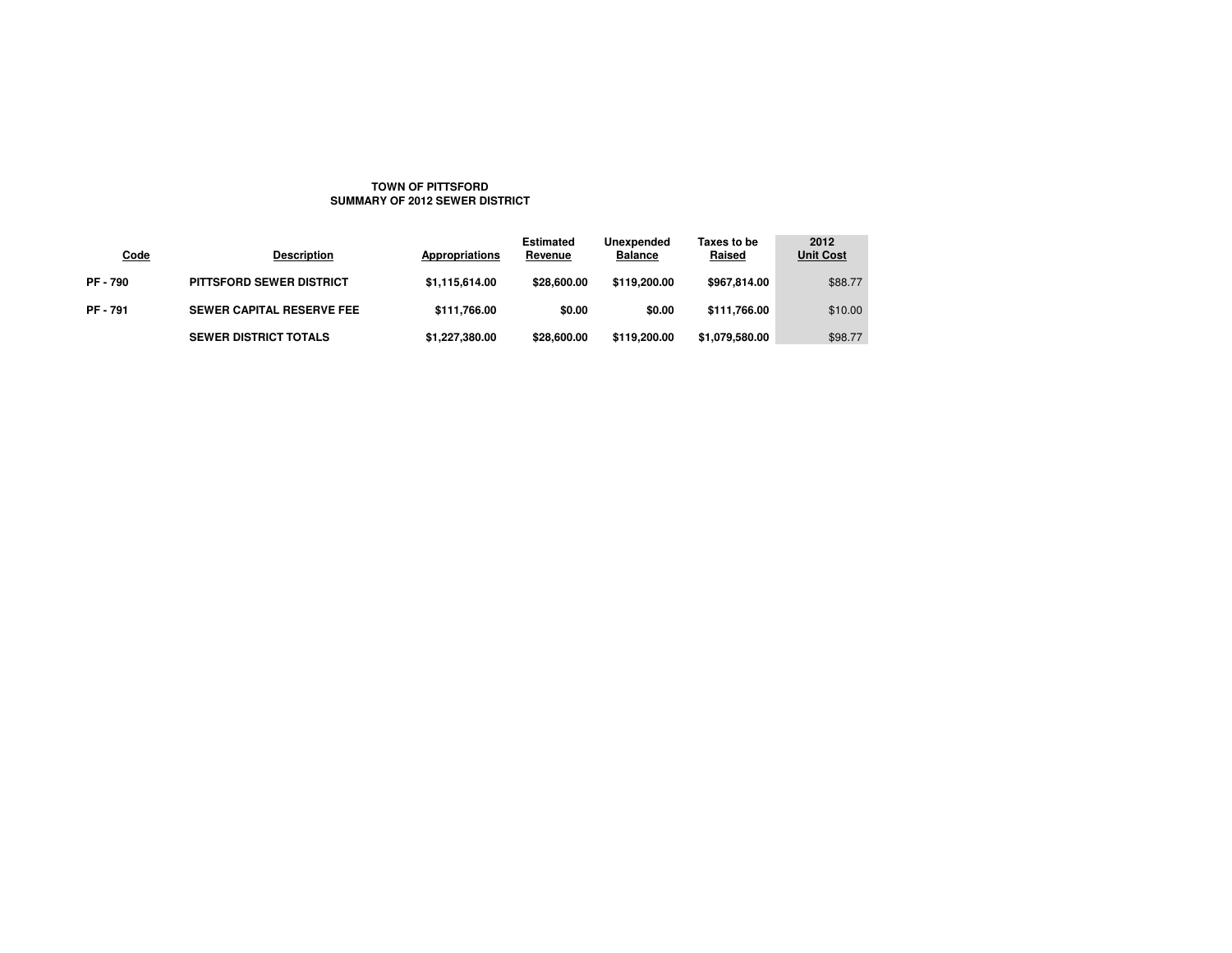# **2012 SEWER DISTRICT - ESTIMATED REVENUES AND UNEXPENDED BALANCE**

| Fund-Dept.-Line | Description                    | Actual<br>2009 | Actual<br>2010 | <b>Budget</b><br>2011 | Department<br>2012 | <b>Adopted</b><br>2012 |
|-----------------|--------------------------------|----------------|----------------|-----------------------|--------------------|------------------------|
|                 | 1001 REAL PROPERTY TAXES       | \$1,008,286.00 | \$1,008,020.00 | \$1,064,015.00        | \$0.00             | \$0.00                 |
|                 | 1560 SAFETY INSPECTION FEES    | \$1,280.00     | \$1,680.00     | \$1,200.00            | \$1,200.00         | \$1,200.00             |
|                 | 2120 SEWER RENTS               | \$4,224.87     | \$6,920.20     | \$5,000.00            | \$5,000.00         | \$5,000.00             |
|                 | 2401 INTEREST & EARNINGS       | \$9,663.79     | \$5,385.18     | \$6,000.00            | \$5,500.00         | \$5,500.00             |
|                 | 2590 PERMITS                   | \$2,390.00     | \$2,790.00     | \$2,500.00            | \$2,500.00         | \$2,500.00             |
|                 | 2650 SALE OF SCRAP             | \$0.00         | \$0.00         | \$0.00                | \$0.00             | \$0.00                 |
|                 | 2665 SALE OF EQUIPMENT         | \$90.00        | \$0.00         | \$0.00                | \$0.00             | \$0.00                 |
|                 | 2680 INSURANCE RECOVERY        | \$0.00         | \$0.00         | \$0.00                | \$0.00             | \$0.00                 |
|                 | 2770 MISCELLANEOUS INCOME      | \$527.70       | \$262.26       | \$500.00              | \$500.00           | \$400.00               |
|                 | 2701 REFUND OF PRIOR YEAR EXP. | \$0.00         | \$1,281.26     | \$0.00                | \$0.00             | \$0.00                 |
|                 | 2774 EXTENSION FEES            | \$0.00         | \$1,800.00     | \$1,000.00            | \$1,000.00         | \$1,000.00             |
|                 | 2775 ENTRANCE FEES             | \$9,485.00     | \$13,057.78    | \$6,000.00            | \$10,000.00        | \$13,000.00            |
|                 | 2801 INTERFUND REVENUES        | \$0.00         | \$0.00         | \$0.00                | \$0.00             | \$0.00                 |
|                 | 3960 STATE AID: EMERGENCY      | \$0.00         | \$0.00         | \$0.00                | \$0.00             | \$0.00                 |
|                 | 4960 FED AID: EMERGENCY        | \$0.00         | \$0.00         | \$0.00                | \$0.00             | \$0.00                 |
|                 | 5031 INTERFUND TRANSFER        | \$281,064.01   | \$8.81         | \$0.00                | \$0.00             | \$0.00                 |
|                 |                                | \$1,317,011.37 | \$1,041,205.49 | \$1,086,215.00        | \$25,700.00        | \$28,600.00            |
|                 | 5999 APPROP FD BALANCE         | \$0.00         | \$0.00         | \$125,000.00          | \$125,000.00       | \$119,200.00           |
|                 |                                | \$1,317,011.37 | \$1,041,205.49 | \$1,211,215.00        | \$150,700.00       | \$147,800.00           |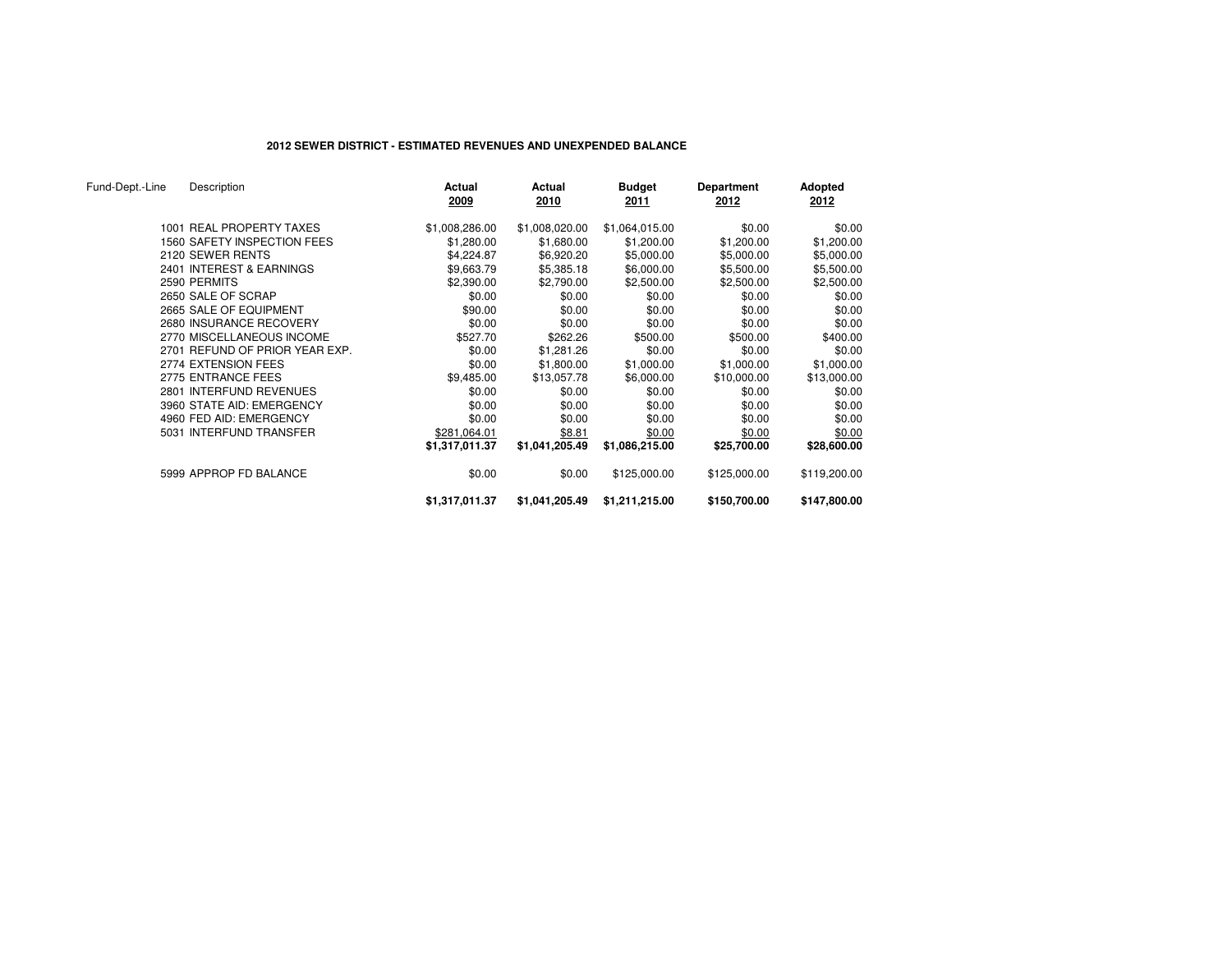#### **006-1989-0000Pittsford Consolidated Sewer District -Equipment Replacement Schedules**

| <b>Fund-Dept.-Line</b>                          | <b>Description</b>                                                                            | Actual<br>2009                         | Actual<br>2010                  | <b>Budget</b><br>2011                   | <b>Department</b><br>2012               | Adopted<br>2012                         |
|-------------------------------------------------|-----------------------------------------------------------------------------------------------|----------------------------------------|---------------------------------|-----------------------------------------|-----------------------------------------|-----------------------------------------|
| 006-1989-2001<br>006-1989-2002<br>006-1989-2029 | Computer/Tech Equip Schedule<br>Office Equipment Replacement<br>Gen Admin - Fleet Replacement | \$893.50<br>\$3,875.00<br>\$284.465.94 | \$0.00<br>\$0.00<br>\$47,536.11 | \$2,390.00<br>\$1.110.00<br>\$67,640.00 | \$2.390.00<br>\$1.110.00<br>\$68,316.00 | \$2,390.00<br>\$1.110.00<br>\$68,316.00 |
|                                                 | <b>Equipment Replacement - Totals</b>                                                         | \$289.234.44                           | \$47.536.11                     | \$71.140.00                             | \$71,816,00                             | \$71,816.00                             |

## **006-4560-0000Pittsford Consolidated Sewer District -Physician**

| Fund-Dept.-Line                | Description                   | Actual<br>2009       | Actual<br>2010     | <b>Budget</b><br>2011 | <b>Department</b><br>2012 | Adopted<br>2012      |
|--------------------------------|-------------------------------|----------------------|--------------------|-----------------------|---------------------------|----------------------|
| 006-4560-4000<br>006-4560-4413 | Expense<br><b>CDL Testing</b> | \$210.00<br>\$205.00 | \$0.00<br>\$465.00 | \$200.00<br>\$300.00  | \$200.00<br>\$300.00      | \$200.00<br>\$300.00 |
|                                | <b>Physician - Totals</b>     | \$415.00             | \$465.00           | \$500.00              | \$500.00                  | \$500.00             |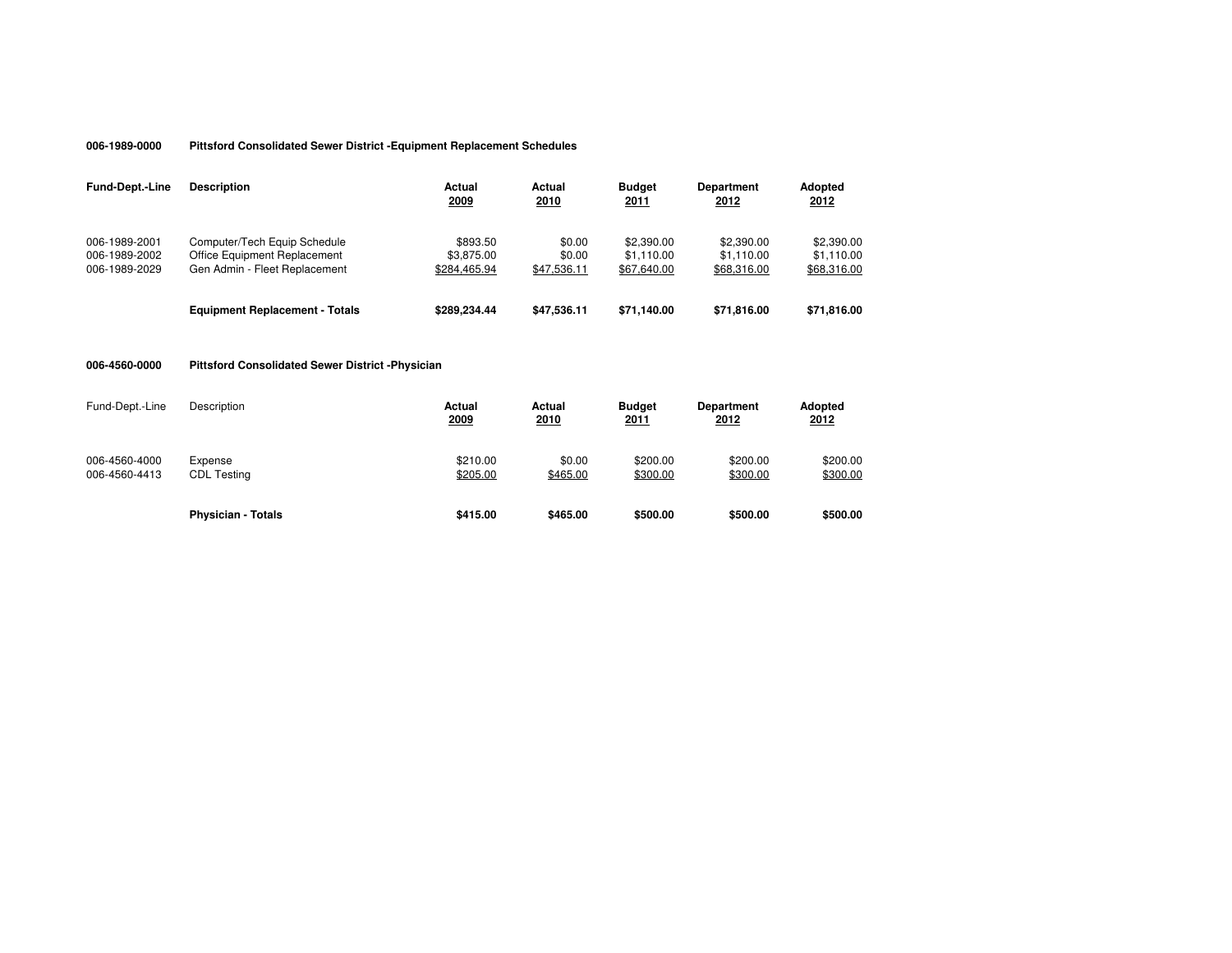#### **006-8110-0000Pittsford Consolidated Sewer District - Sewer Administration**

| Fund-Dept.-Line                | <b>Description</b>                   | Actual<br>2009      | <b>Actual</b><br>2010 | <b>Budget</b><br>2011  | <b>Department</b><br>2012 | Adopted<br>2012        |
|--------------------------------|--------------------------------------|---------------------|-----------------------|------------------------|---------------------------|------------------------|
| 006-8110-1000                  | Salaries:                            |                     |                       |                        |                           |                        |
|                                | Commissioner / Superintendent        |                     |                       | \$9,367.00             | \$9,367.00                | \$9,508.00             |
|                                | Gen. Foreman - 30%                   |                     |                       | \$19,937.00            | \$17,042.00               | \$17,297.00            |
|                                | Foreman Position - 30%               |                     |                       | \$16,418.00            | \$0.00                    | \$0.00                 |
|                                | Account/Clerk - Typist               |                     |                       | \$43,407.00            | \$43,407.00               | \$44,058.00            |
|                                | Secretary To the Commissioner        |                     |                       | \$6,157.00             | \$6,157.00                | \$6,250.00             |
|                                | Finance Dept. Support Services       |                     |                       | \$9,597.00             | \$9,597.00                | \$9,741.00             |
|                                | Personnel Dept. Support Services     |                     |                       | \$12,161.00            | \$12,161.00               | \$12,343.00            |
|                                | Operations Manager - 20%             |                     |                       | \$14,229.00            | \$14,229.00               | \$14,442.00            |
|                                | Engineering Position - 30%           |                     |                       | \$18,870.00            | \$18,870.00               | \$19,154.00            |
|                                | Longevity Pay                        |                     |                       | \$250.00               | \$250.00                  | \$250.00               |
|                                | OT For Account/Clerk                 |                     |                       | \$474.00               | \$474.00                  | \$474.00               |
|                                | <b>Salaries - Total:</b>             | \$144,313.47        | \$145,086.93          | \$150,867.00           | \$131,554.00              | \$133,517.00           |
| 006-8110-2002                  | Office Equipment                     | \$560.08            | \$0.00                | \$500.00               | \$500.00                  | \$500.00               |
|                                | <b>Equipment - Total:</b>            | \$560.08            | \$0.00                | \$500.00               | \$500.00                  | \$500.00               |
|                                |                                      |                     |                       |                        |                           |                        |
| 006-8110-4000<br>006-8110-4101 | Expense<br><b>Office Supplies</b>    | \$30.00<br>\$503.77 | \$124.00<br>\$113.84  | \$350.00<br>\$1,200.00 | \$350.00<br>\$1,200.00    | \$350.00<br>\$1,200.00 |
| 006-8110-4407                  | <b>Computer Maintenance Services</b> | \$18.87             | \$0.00                | \$500.00               | \$500.00                  | \$500.00               |
| 006-8110-4409                  | <b>Maintenance Contracts</b>         | \$547.52            | \$690.81              | \$720.00               | \$720.00                  | \$720.00               |
| 006-8110-4600                  | Miscellaneous Expense                | \$47.52             | \$0.00                | \$400.00               | \$400.00                  | \$400.00               |
| 006-8110-4603                  | <b>Association Dues</b>              | \$304.00            | \$312.00              | \$322.00               | \$161.00                  | \$161.00               |
| 006-8110-4604                  | Education                            | \$240.00            | \$298.00              | \$750.00               | \$750.00                  | \$750.00               |
|                                | <b>Expense - Total:</b>              | \$1,691.68          | \$1,538.65            | \$4,242.00             | \$4,081.00                | \$4,081.00             |
|                                | <b>Sewer Administration - Total:</b> | \$146,565.23        | \$146,625.58          | \$155,609.00           | \$136,135.00              | \$138,098.00           |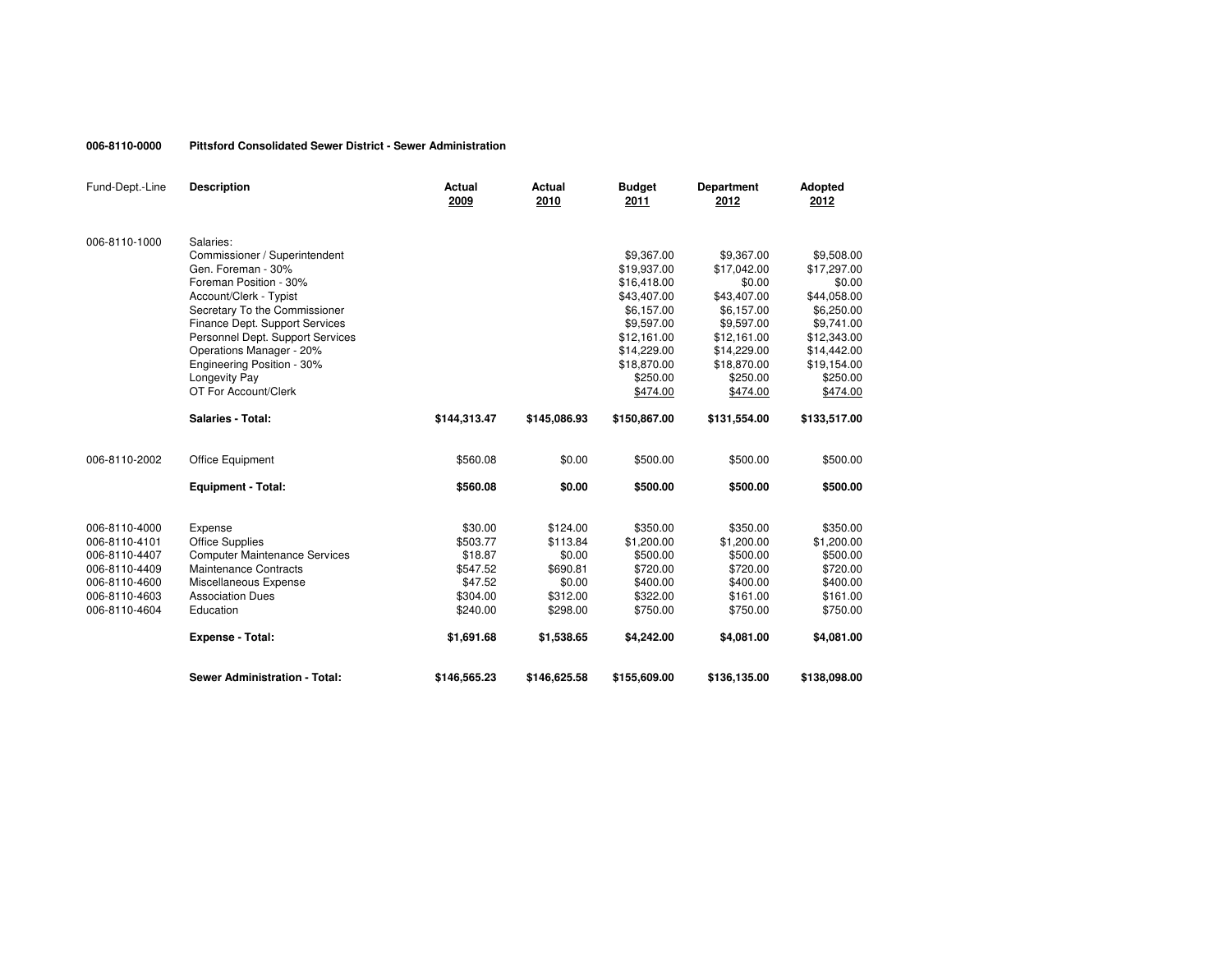## **006-8120-0000Pittsford Sewer District - Sewer Transmission**

| Fund-Dept.-Line | <b>Description</b>                 | Actual<br>2009 | Actual<br>2010 | <b>Budget</b><br>2011 | Department<br>2012 | Adopted<br>2012 |
|-----------------|------------------------------------|----------------|----------------|-----------------------|--------------------|-----------------|
| 006-8120-1000   | Salaries:                          |                |                |                       |                    |                 |
|                 | Gen. Foreman - D. Driscoll 40%     |                |                | \$26,583.00           | \$22,722.00        | \$23,063.00     |
|                 | Foreman position - 70%             |                |                | \$38,308.00           | \$0.00             | \$0.00          |
|                 | Skilled Laborer - Jim Murray       |                |                | \$32,490.00           | \$32,490.00        | \$32,968.00     |
|                 | Skilled Laborer - Rudy Trosin      |                |                | \$51,522.00           | \$51,522.00        | \$52,292.00     |
|                 | Laborer II - Rubin Walton          |                |                | \$41,392.00           | \$41,392.00        | \$42,016.00     |
|                 | MEO - Mike Gerber                  |                |                | \$53,102.00           | \$53,102.00        | \$53,893.00     |
|                 | Auto Mechanic - Gary Secor         |                |                | \$49,754.00           | \$49,754.00        | \$50,503.00     |
|                 | Laborer - Peter Callabrese         |                |                | \$32,947.00           | \$32,947.00        | \$33,446.00     |
|                 | New Laborer                        |                |                | \$0.00                | \$24,960.00        | \$25,334.00     |
|                 | On - Call / Overtime Hours         |                |                | \$31,661.00           | \$31,661.00        | \$32,135.00     |
|                 | Longevity Pay $(5 \oslash 250)$    |                |                | \$1,500.00            | \$1,500.00         | \$1,250.00      |
|                 | Adjustment for drainage work       |                |                | (\$20,000.00)         | (\$20,000.00)      | (\$20,000.00)   |
|                 |                                    | \$286,324.04   | \$277,539.31   | \$339,259.00          | \$322,050.00       | \$326,900.00    |
| 006-8120-1000   | Seasonal Salaries:                 |                |                |                       |                    |                 |
|                 | 2 - Seasonal Laborer               | \$10,032.58    | \$9,735.01     | \$9,941.00            | \$9,941.00         | \$10,090.00     |
|                 | <b>Salaries - Total</b>            | \$296,356.62   | \$287,274.32   | \$349,200.00          | \$331,991.00       | \$336,990.00    |
| 006-8120-2006   | Capital Improvements - Sewer       | \$209,717.74   | \$20,000.00    | \$20,000.00           | \$50,000.00        | \$19,000.00     |
| 006-8120-2007   | Capital Improvements - Building    | \$7,129.07     | \$4,037.63     | \$5,000.00            | \$93,000.00        | \$13,000.00     |
| 006-8120-2026   | <b>Small Sewer Equipment</b>       | \$11,475.94    | \$9,679.38     | \$10,000.00           | \$9,000.00         | \$9,000.00      |
|                 | <b>Equipment - Total</b>           | \$228,322.75   | \$33,717.01    | \$35,000.00           | \$152,000.00       | \$41,000.00     |
| 006-8120-4105   | Vehicle Maintenance                | \$6,967.03     | \$9,854.55     | \$10,000.00           | \$9,000.00         | \$9,000.00      |
| 006-8120-4107   | <b>Unleaded Fuel</b>               | \$5,594.25     | \$7,205.98     | \$12,000.00           | \$12,000.00        | \$12,000.00     |
| 006-8120-4108   | <b>Diesel Fuel</b>                 | \$8,700.00     | \$8,564.80     | \$10,000.00           | \$10,000.00        | \$10,000.00     |
| 006-8120-4110   | Uniforms                           | \$1,109.00     | \$231.25       | \$750.00              | \$750.00           | \$750.00        |
| 006-8120-4111   | <b>Materials</b>                   | \$27,750.47    | \$30,013.08    | \$30,000.00           | \$26,500.00        | \$26,500.00     |
| 006-8120-4125   | <b>Facilities Repair</b>           | \$1,080.83     | \$215.42       | \$2,500.00            | \$2,500.00         | \$2,500.00      |
| 006-8120-4137   | <b>Safety Supplies</b>             | \$667.97       | \$388.81       | \$1,000.00            | \$1,000.00         | \$1,000.00      |
| 006-8120-4201   | Telephone                          | \$5,498.70     | \$4,750.63     | \$7,056.00            | \$6,696.00         | \$6,696.00      |
| 006-8120-4202   | Gas & Electric                     | \$29,296.34    | \$33,679.26    | \$40,230.00           | \$44,130.00        | \$44,130.00     |
| 006-8120-4203   | Water & Sewer                      | \$373.42       | \$476.10       | \$550.00              | \$550.00           | \$550.00        |
| 006-8120-4300   | Insurance                          | \$10,191.77    | \$7,749.47     | \$10,000.00           | \$10,000.00        | \$10,000.00     |
| 006-8120-4400   | <b>Contracted Services</b>         | \$12,220.76    | \$11,734.55    | \$8,750.00            | \$8,750.00         | \$8,750.00      |
| 006-8120-4401   | Engineers                          | \$0.00         | \$992.29       | \$5,000.00            | \$4,000.00         | \$4,000.00      |
| 006-8120-4411   | <b>Contracted Sewer Repair</b>     | \$45,127.82    | \$16,899.06    | \$30,000.00           | \$30,000.00        | \$30,000.00     |
| 006-8120-4412   | <b>Sewer Transmission Services</b> | \$18,266.99    | \$18,025.83    | \$20,025.00           | \$20,460.00        | \$20,460.00     |
| 006-8120-4600   | Miscellaneous                      | \$250.00       | \$250.00       | \$250.00              | \$250.00           | \$250.00        |
| 006-8120-4606   | Legal Ads                          | \$0.00         | \$0.00         | \$800.00              | \$400.00           | \$400.00        |
| 006-8120-4613   | New Extensions Misc.               | \$225.00       | \$0.00         | \$500.00              | \$300.00           | \$300.00        |
|                 | <b>Expense - Total</b>             | \$173,320.35   | \$151,031.08   | \$189,411.00          | \$187,286.00       | \$187,286.00    |
|                 | <b>Sewer Transmission - Total:</b> | \$697,999.72   | \$472,022.41   | \$573,611.00          | \$671,277.00       | \$565,276.00    |